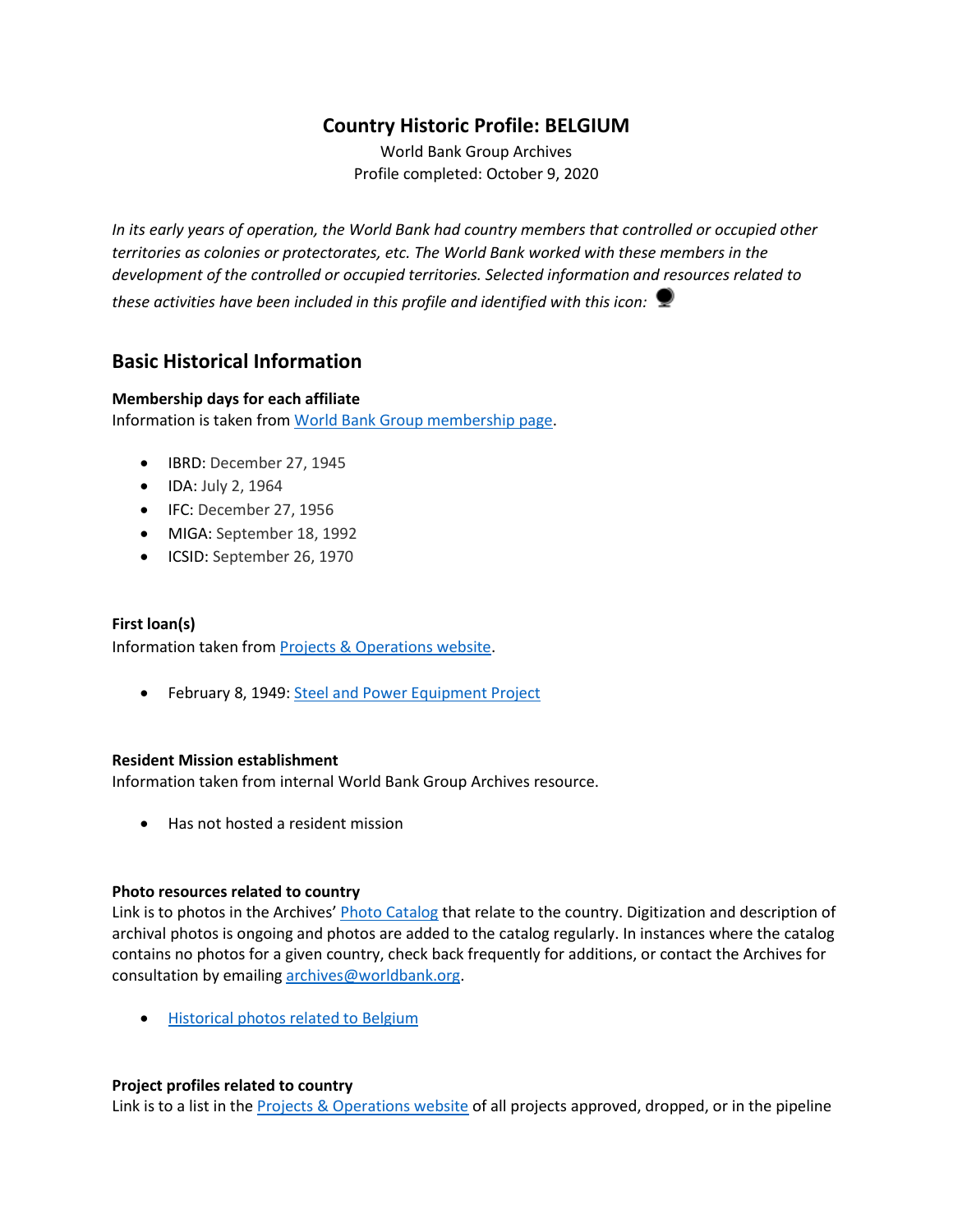for a given country. Each project links to a project profile that includes description, financial details, and lists of reports, archival record folders, and photos, when available. This can be helpful to study the evolution of the Bank's work in the country over time, and to identify notable projects that represent important shifts or moments in the country's history. Projects are also excellent examples of case studies of how the Bank made an impact in a particular sector. The WBG Archives have original records and other information related to these projects. Email [archives@worldbank.org](mailto:archives@worldbank.org) for guidance.

• Belgium [project profiles in Projects & Operations](https://projects.worldbank.org/en/projects-operations/projects-list?countrycode_exact=BE)

#### **Description of operational records in Archives Holdings**

Archival records relating to Bank operations are described according to the ISAD(g) standard and are accessible in our [Archives Holdings catalog.](https://archivesholdings.worldbank.org/) Descriptions include lengthy organizational histories of the regional vice presidency responsible for operations in that region and a description of records created and transferred to the Archives by that vice presidency. The descriptions in the catalog can be helpful to understand the organizational context of Bank work, and to understand more about the content of the records in the Archives.

• [Records of the Europe and Central Asia Regional Vice Presidency](https://archivesholdings.worldbank.org/records-of-europe-and-central-asia-regional-vice-presidency)

## **Chronology events**

Events have been selected from the Archivists' Chronology, an 800+ page resource compiled by Bank Group archivists over the course of the institution's history. Events chosen include important firsts, milestones and other events that evidence the country's development history and/or its relationship with the World Bank Group. The Archivists' Chronology is accessible on [this page.](https://www.worldbank.org/en/about/archives/history/timeline) This list of events can be helpful to determine if you'd like to dig deeper into any moments in the country's history of engagement with the Bank. The WBG Archives may have original records and other information about these events. Email [archives@worldbank.org](mailto:archives@worldbank.org) for guidance.

#### **Belgian Delegates Attend Bretton Woods Conference**

July 1-22, 1944

**IBRD Articles of Agreement Become Signed by Belgium** December 27, 1945

**Government of Belgium Approves Use of Belgian Franc for IBRD Lending** September 22, 1947

**First Training Course for Individuals from Member Countries Announced, Includes Participant from Belgium** January 16, 1949

**First Funding for Belgium** March 1, 1949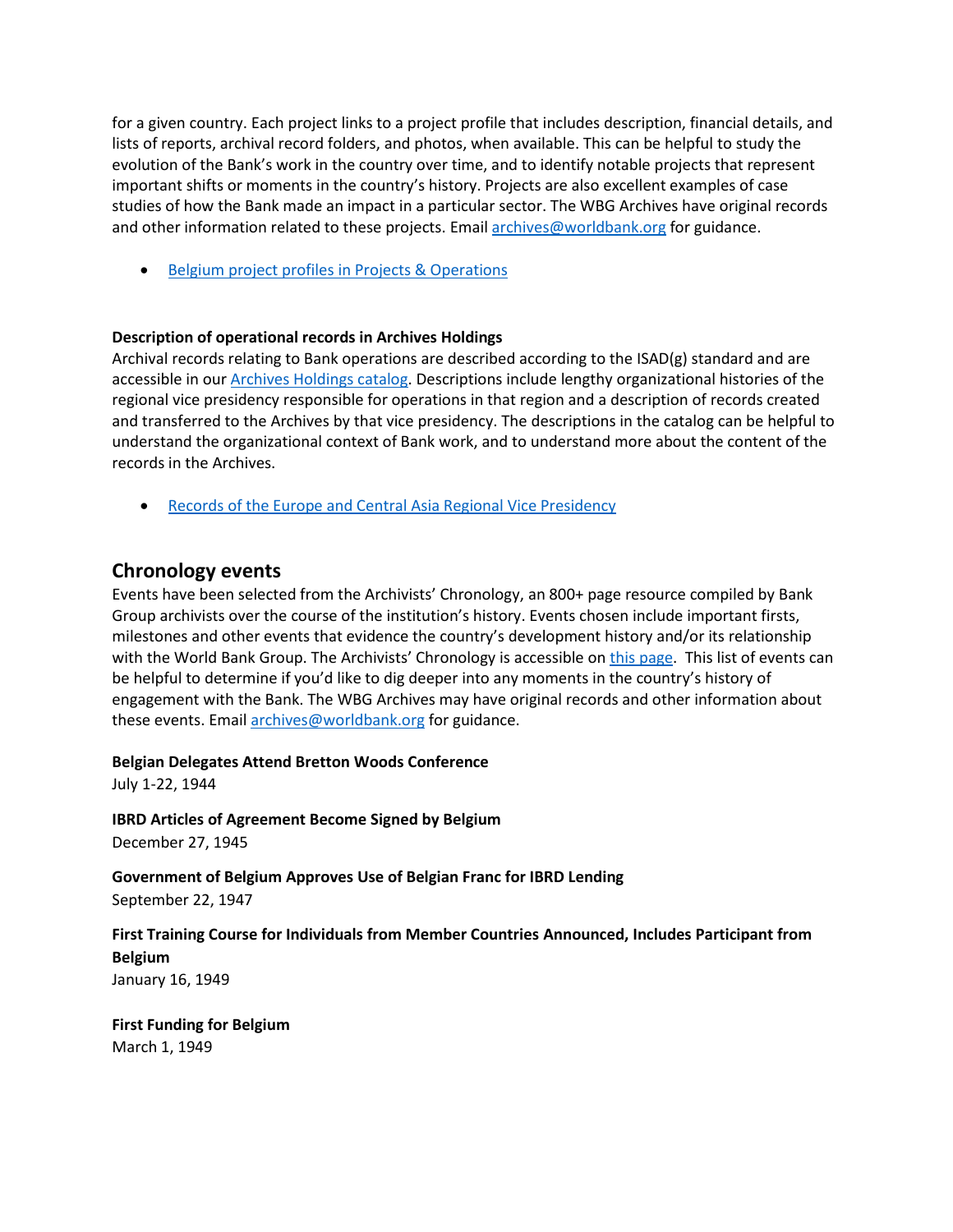**End of Negotiations between Bank and UK Colonial Development Corporation; Belgium Participated in Similar Negotiations** January 1, 1950

**Bank Announces Economic Survey Mission to Belgian Congo**  June 20, 1951

**First Combined Loan and Public Bond Issue Involves Belgium** December 15, 1954

**IFC Articles of Agreement Signed by Belgium** December 27, 1956

**IDA Articles of Agreement Signed by Belgium** July 2, 1964

**Belgium Joins ICSID** September 26, 1970

**MIGA Articles of Agreement Signed by Belgium** September 18, 1992

**World Bank President Visits London, Strasbourg, Brussels and Melbourne** November 13, 2006

## **World Bank Group Timeline Events**

Events are selected from th[e World Bank Group Timeline.](https://timeline.worldbank.org/#event-bretton-woods-conference-begins) The Timeline is an online platform created by the Archives designed to highlight the important events in the Bank Group's history and to illuminate those events through a variety of archival records, photos, video and audio clips, oral history transcripts, reports, and more.

[Eleven European countries sign IBRD Articles of Agreement](https://timeline.worldbank.org/?field_timeline_target_id=All&combine=Belgium#event-eleven-european-countries-sign-ibrd-articles-of-agreement) December 27, 1945

[World Bank Vice President Garner travels to Europe](https://timeline.worldbank.org/?field_timeline_target_id=All&combine=Belgium#event-world-bank-vice-president-garner-travels-to-europe) May 21, 1948

[Economic Report in Belgium released](https://timeline.worldbank.org/?field_timeline_target_id=All&combine=Belgium#event-economic-report-in-belgium-released) January 25, 1949

[First World Bank funding to Belgium approved](https://timeline.worldbank.org/?field_timeline_target_id=All&combine=Belgium#event-first-world-bank-funding-to-belgium-approved) February 8, 1949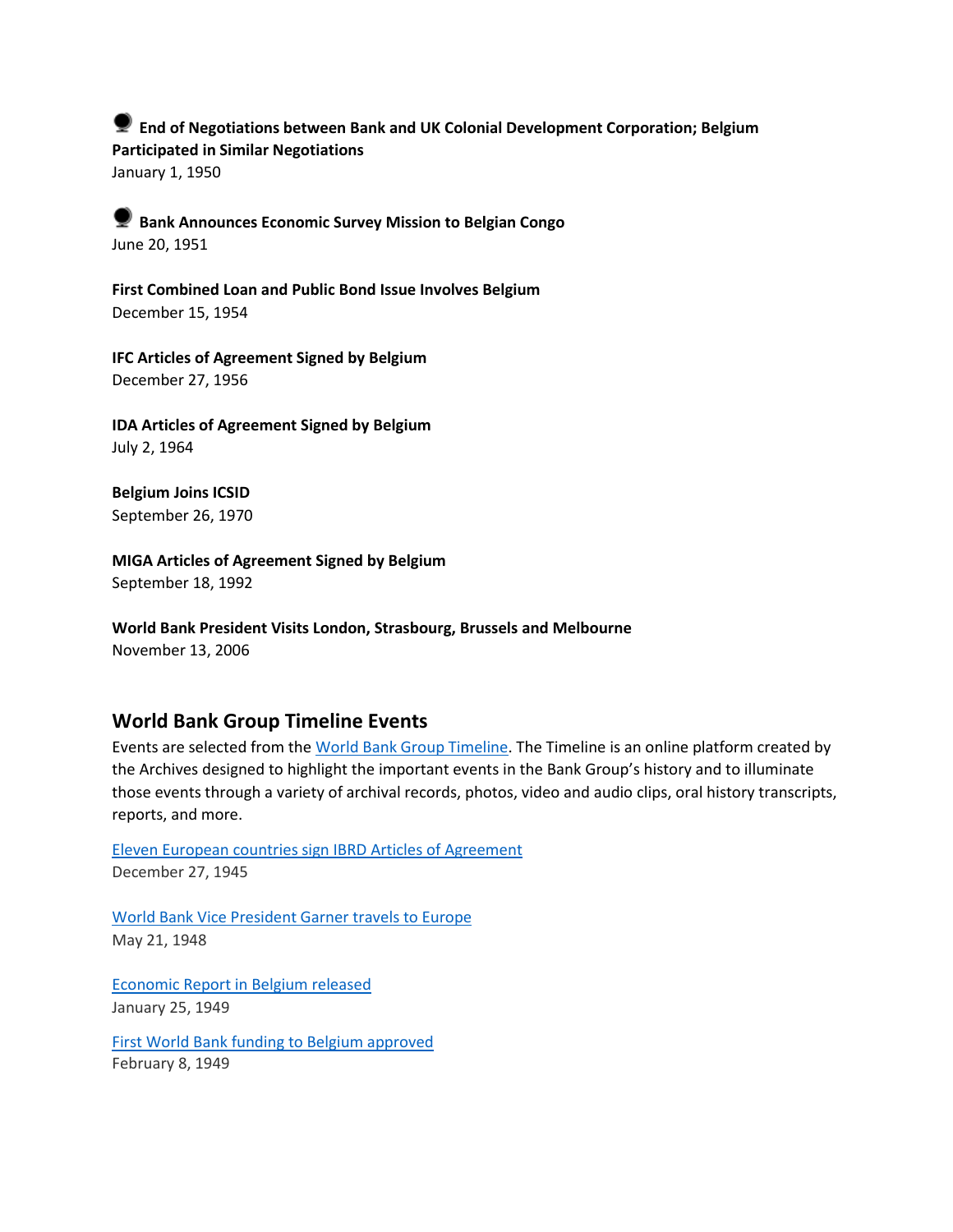# **Early Country Economic Reports**

Reports have been selected from the **Documents & Reports website**, a database of publicly available World Bank Group authored reports and publications dating to the opening of the Bank in 1946. Country economic reports selected here are, in many cases, some of the earliest economic studies ever published on Bank member countries. Reports discussing the whole economy of a country, rather than individual sectors, are prioritized in this list.

| Preliminary report on specific projects included in the Belgian loan application | April 28, 1948     |
|----------------------------------------------------------------------------------|--------------------|
| <b>Economic report on Belgium</b>                                                | January 25, 1949   |
| Report on the Belgium economy: Appendix two to the President's report on the     | February 1, 1949   |
| Belgian loan application                                                         |                    |
| Report on the Belgium economy (Vol. 2): Appendix three to the President's        | February 1, 1949   |
| report on the Belgian loan application                                           |                    |
| Belgium - Economic and financial Aspects of the Belgian Loan Application         | June 28, 1949      |
| Belgian Congo - Economic report on Belgian Congo and Congo development           | September 10, 1951 |
| plan                                                                             |                    |
| The creditworthiness of Belgium                                                  | September 10, 1951 |
| The end of the postwar period                                                    | April 22, 1953     |
| Belgium - The economy                                                            | December 1, 1954   |
| Belgium - Current economic and financial position                                | June 12, 1957      |
| Belgium - Economic position and prospects                                        | February 29, 1960  |

# **Country Assistance Strategies**

List is based on a similar list compiled by World Bank's Secretary's staff. Introduced in 1990 and replaced by the Country Partnership Framework (CPF) in 2014, the CAS is an overview of each borrowing country's current economic situation and contains a discussion of its development challenges, prospects, and project-planning. CASs were often initially published as part of project documents but later on were published as stand alone documents.

None.

# **Staff Newsletters**

Resources have been selected from the World Bank Group's [Documents & Reports website.](https://documents.worldbank.org/) The World Bank has produced a staff newsletter since 1947. The publication has changed its name twice: from International Bank Notes to Bank Notes in 1971 and then to Bank's World in 1982. The newsletter moved online in 2000 and physical publication ceased. In addition to offering news relating to Bank operations and country development, the newsletters were intended to foster a sense of community among staff by highlighting social events, marriages and births, arrival of new staff, recreational events, favorite cooking recipes submitted by staff, and features on different aspects of staff's home country and culture.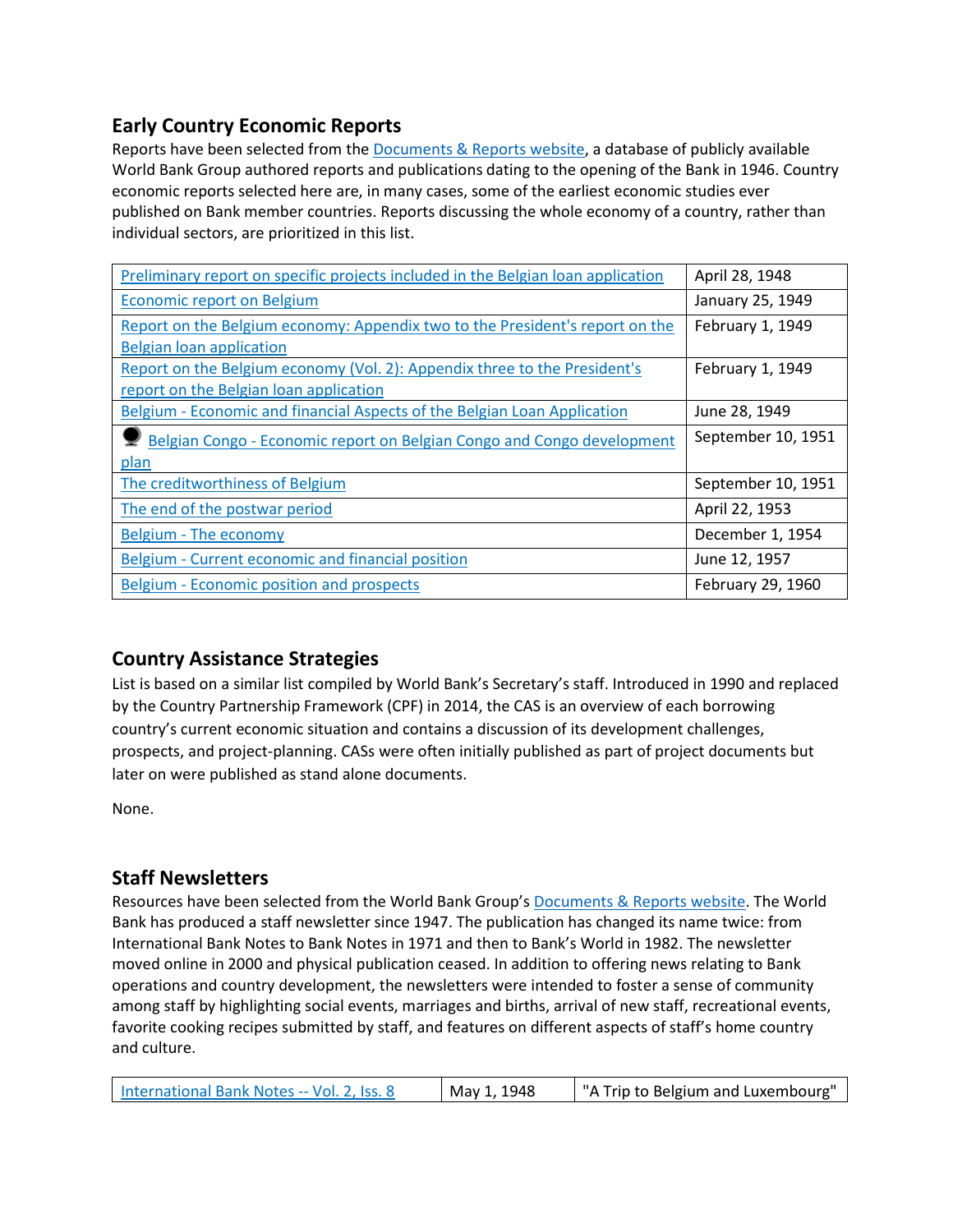| International Bank Notes - Vol. 3, Iss. 14  | July 15, 1949   | "In Western Europe for the Bank"   |  |
|---------------------------------------------|-----------------|------------------------------------|--|
| International Bank Notes -- Vol. 3, Iss. 16 | August 15, 1949 | "Mission to Alexandria"            |  |
|                                             |                 | No title -- "Electric Generating   |  |
|                                             |                 | Station on the Banks of the River  |  |
| International Bank Notes -- Vol. 4, Iss. 5  | March 1, 1950   | Meuse"                             |  |
|                                             |                 | "An Observation of Europe's        |  |
| International Bank Notes -- Vol. 4, Iss. 7  | April 1, 1950   | Increased Production"              |  |
| International Bank Notes -- Vol. 5, Iss. 3  | March 1, 1951   | "Bank Financed Steel Mills"        |  |
|                                             |                 | "Lending - The Bank's Contribution |  |
| International Bank Notes -- Vol. 5, Iss. 7  | June 25, 1951   | to Economic Development"           |  |
| International Bank Notes -- Vol. 5, Iss. 10 | October 1, 1951 | "Mission to the Belgian Congo"     |  |

## **Oral histories**

Oral histories are selected from the World Bank Group Archives' [Oral History website.](https://oralhistory.worldbank.org/) The site contains transcripts of oral history interviews with departed staff and, in lesser number, Executive Directors and other individuals affiliated with or impacted by the World Bank Group. Interviews were conducted as part of an ongoing effort by the Archives to collect the personal stories and reflections of Bank Group staff. A portion of the interviews were conducted as research for publications. Each transcript provides a valuable first-person account of Bank activities and decision-making from the very beginning of its operations.

| .<br>.<br>- -                      | ء ہ |
|------------------------------------|-----|
| - Ale<br>Stevensor.<br>-xanue<br>. |     |

# **Online exhibits**

Online exhibits are authored by World Bank Group staff and are accessible on both the Archives' [external site](https://www.worldbank.org/en/about/archives/history/exhibits) and as a [series of older exhibits](https://documents.worldbank.org/en/publication/documents-reports/documentlist?colti=World%20Bank%20Group%20Archives%20exhibit%20series) in the Documents & Reports website. Exhibits focus on notable personalities and accomplishments in the Bank Group's history.

None.

## **Executive Directors**

The list is based on the World Bank Group [Board of Directors website.](https://worldbankgroup.sharepoint.com/sites/wbsites/ExecutiveBoard/Pages/pc/About-the-Boards-05222019-155532/List-of-Executi-05222019-155839.aspx) The country following the name of each ED indicates their nationality.

| GUTT, Camille, (Belgium)   | May 7, 1946      | May 8, 1946      |
|----------------------------|------------------|------------------|
| ANSIAUX, Hubert, (Belgium) | June 17, 1946    | November 1, 1946 |
| DE VOGHEL, Franz (Belgium) | November 1, 1946 | October 31, 1948 |
| BASYN, Thomas (Belgium)    | November 1, 1948 | October 31, 1950 |
| BASYN, Thomas (Belgium)    | November 1, 1950 | October 31, 1952 |
| BASYN, Thomas (Belgium)    | November 1, 1952 | October 31, 1954 |
| BASYN, Thomas (Belgium)    | November 1, 1954 | October 31, 1956 |